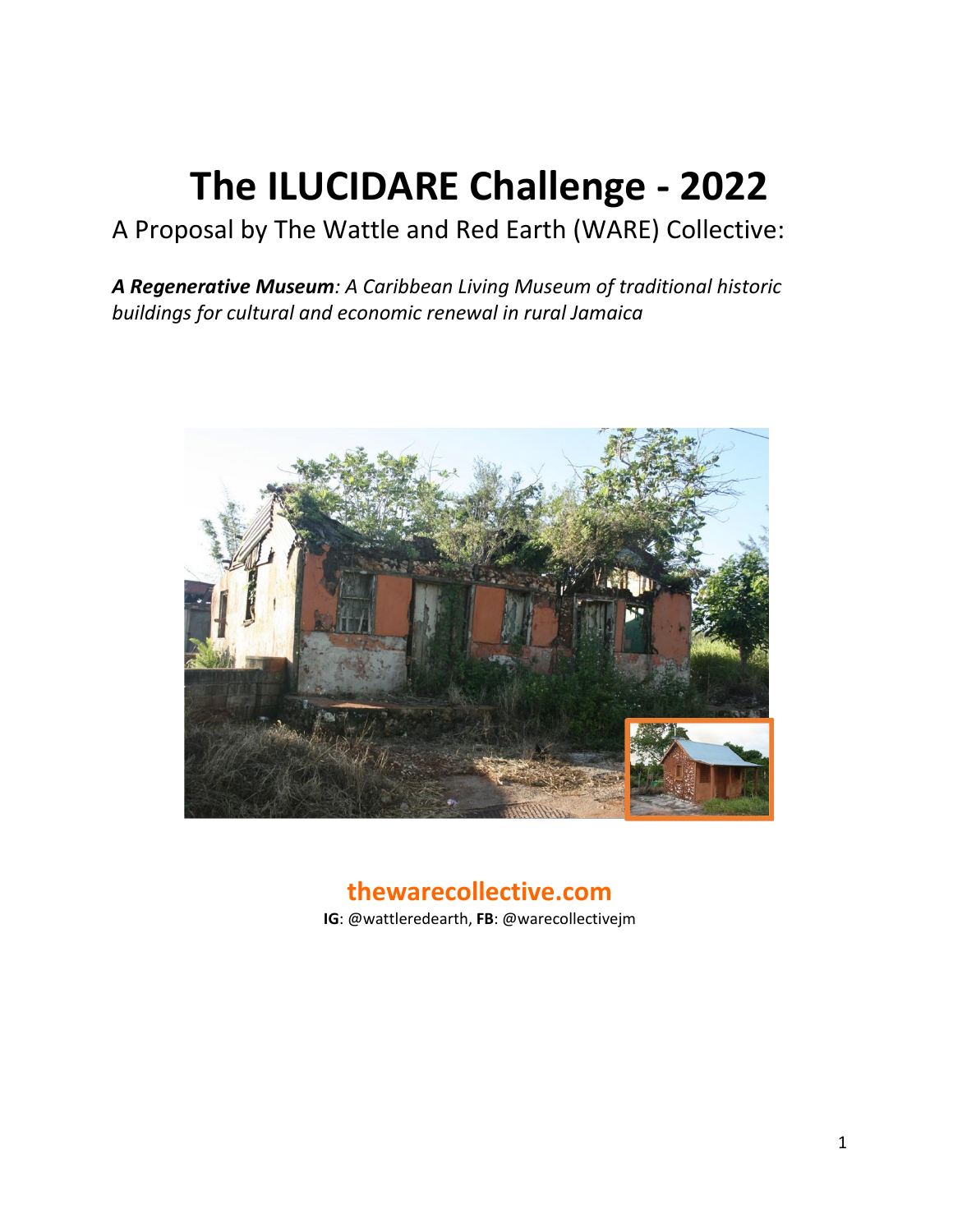## **SECTION 1: SUMMARY**

History museums are often considered as limited storehouses for artifacts rather than vibrant contemporary cultural spaces. A new model of the living history museum can offer reach, impact and civic value.. The Wattle and Red Earth (WARE) Collective's proposal for an Open-Air Living Museum envisions a regenerative approach to traditional architecture that bridges old and new design concepts and fosters agency within a rural community that exceeds job creation toward a community-oriented, collaborative museum concept.

The Caribbean region blends rich African cultures with Indigenous, European, Asian and Middle Eastern traditions. The WARE Collective is a nonprofit Jamaican organization which advocates, educates and actively preserves the built heritage that has evolved in Jamaica from this melting pot of cultures. We seek to preserve and restore historic, structures which were built across Jamaica by enslaved or newly freed Africans and their descendants. The same earth that was used for farming and sustenance also provided shelter. These structures became shops; places to gather, worship; and family homes around which entire communities thrived.

In the southern parish of St. Elizabeth, Jamaica, where the WARE Project is based, "Spanish Wall" buildings are typical. They are constructed of a timber frame with stone and lime mortar infill and lime rendering using material from the land and are low carbon. However, these buildings are rapidly being lost along with the knowledge of the construction methods and other local crafts. Unfortunately, less than 100 of these historical landmarks remain in southern, St. Elizabeth Jamaica. It is here in St. Elizabeth that the WARE Collective has begun its work to preserve Jamaica's built heritage.

The WARE Collective proposes a three-fold strategy to retain the knowledge of Spanish Wall method of construction and other traditional construction methods as a tangible representations of Jamaica's cultural heritage. First, create a repository of information and building skills in a Living Museum located in southern St. Elizabeth. Second, embark on a directed campaign to expand the knowledge of traditional construction to the community members and owners of historically significant, but often derelict, structures. Third, stimulate an environment where the community becomes curators of their own heritage; and Spanish Wall and other traditional construction methods become a touchstone of identity and a resource for growth.

This innovative model is aligned with the objectives of the ILUCIDARE Challenge.

This project is potentially a model for the restoration of heritage through innovative engagement of the community and could be expanded to the restoration of derelict buildings across Jamaica. This is a project of national significance as it provides a model for exploring and possibly resolving issues of bureaucracy and community engagement in the conservation of monuments and heritage.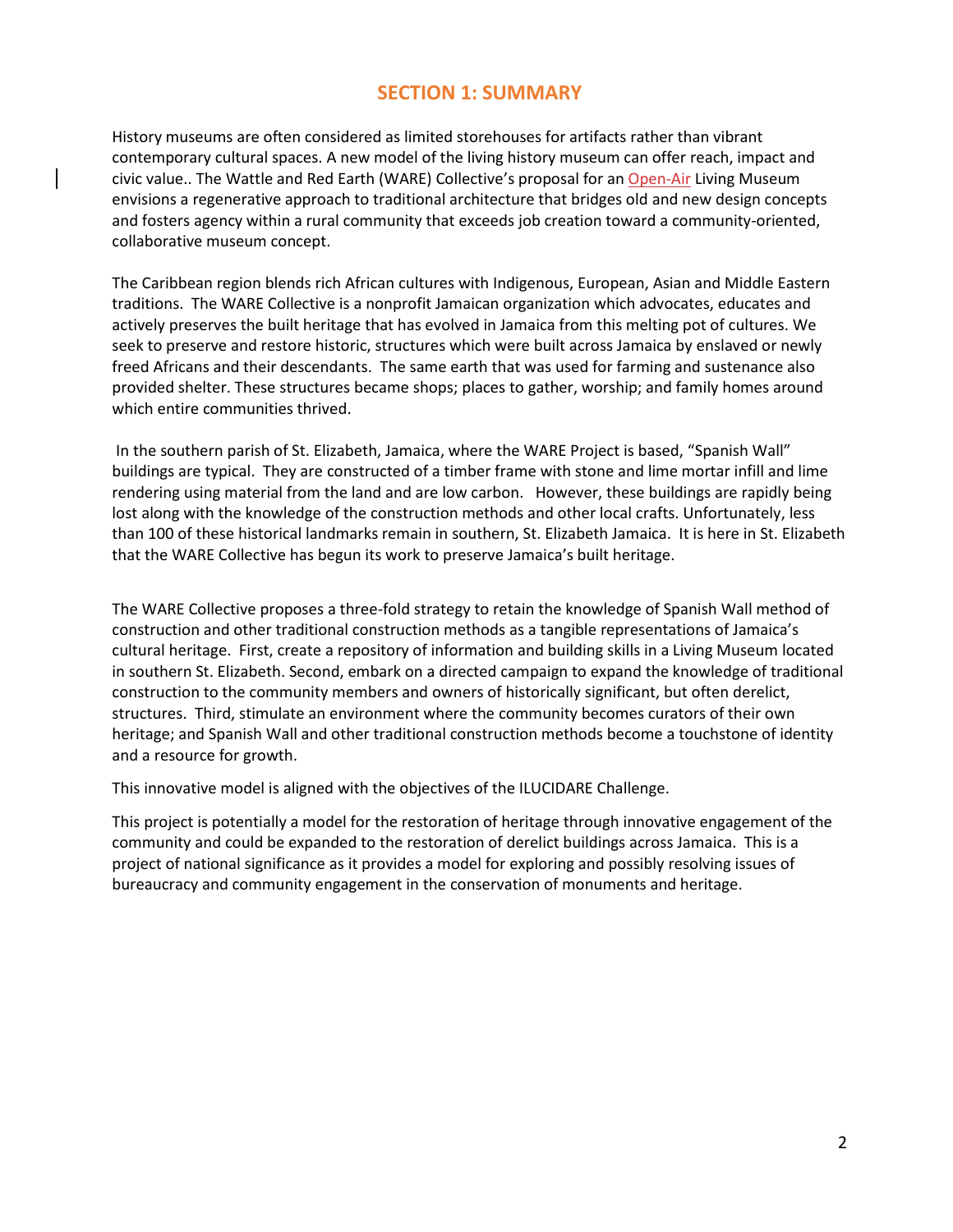## **SECTION 2: BACKGROUND**

The Open-Air Living Museum rescues threatened historic buildings which will otherwise be lost, preserving them for future generations by moving them to the Museum location. Generally, the buildings are the vernacular buildings that were the homes and workplaces of ordinary people.

The reassembled buildings, placed in an appropriate landscape setting, become the Living Museum, telling the story of the lives of past generations; and at times combining traditional with modern building techniques to create a fresh, contemporary approach to construction methods.

The Living Museum will also be a center for recording, recreating, and teaching historic crafts which are in danger of being lost, and which can be remembered and passed forward for use and development.

Spanish Wall construction (limestone and red earth structures in a timber frame) is one such historic craft that represented a remarkable intersection of science, sustainable living and community integration. It was a community-building event that involved the construction and burning of a lime kiln and used various craft forms such as sisal weaving, thatch weaving, wattling, basketry, carpentry and masonry.

Fortunately, the knowledge of traditional construction methods with indigenous materials, such as those employed in Spanish Wall construction, are still to be found in the elders in some communities. This knowledge is seldom passed to new generations. As a result, there is an acute need for rigorous recording and teaching of traditional building skills, and the proper preservation of buildings and artifacts and traditional arts and crafts. Many of these structures remain privately owned and are in derelict condition.

The WARE Collective would like to address the issue of the regeneration of this aspect of Jamaica's built heritage by creating one such heritage-based Living Museum in the southern parish of St. Elizabeth.

The main problems that WARE's Living Museum would like to address are:

- Loss of traditional structures and knowledge of indigenous construction methods
- The communities' untapped desire and lack of resources to preserve their built heritage
- Lack of sustainable, heritage-based tourism that can support livelihoods for local communities

To solve these WARE's Living Museum will (over 5 phases):

- serve as an incubator for research and education about the tradition of Spanish wall construction; and the possibility of intermingling the historic with the contemporary through regenerative architectural principles such as William McDonough's Hannover Principles.
- Teach community members and local homeowners how to reconstruct and repurpose their own Spanish Wall structures. Homeowners would become curators and co-creators of heritage tours and other experiential museum offerings
- Facilitate continued collaboration with the Caribbean School of Architecture, Kingston, the Ministry of Tourism, the Tourism Product Development Company (TPDCo) and the individual homeowners to repurpose their heritage structures for everyday and entrepreneurial use.

The government of Jamaica through its Ministry responsible for culture and heritage has also expressed its commitment towards attempts to conserve traditional Jamaican heritage and crafts in all its various forms. However, the implementation of these commitments is often challenged by constraints to the government budget.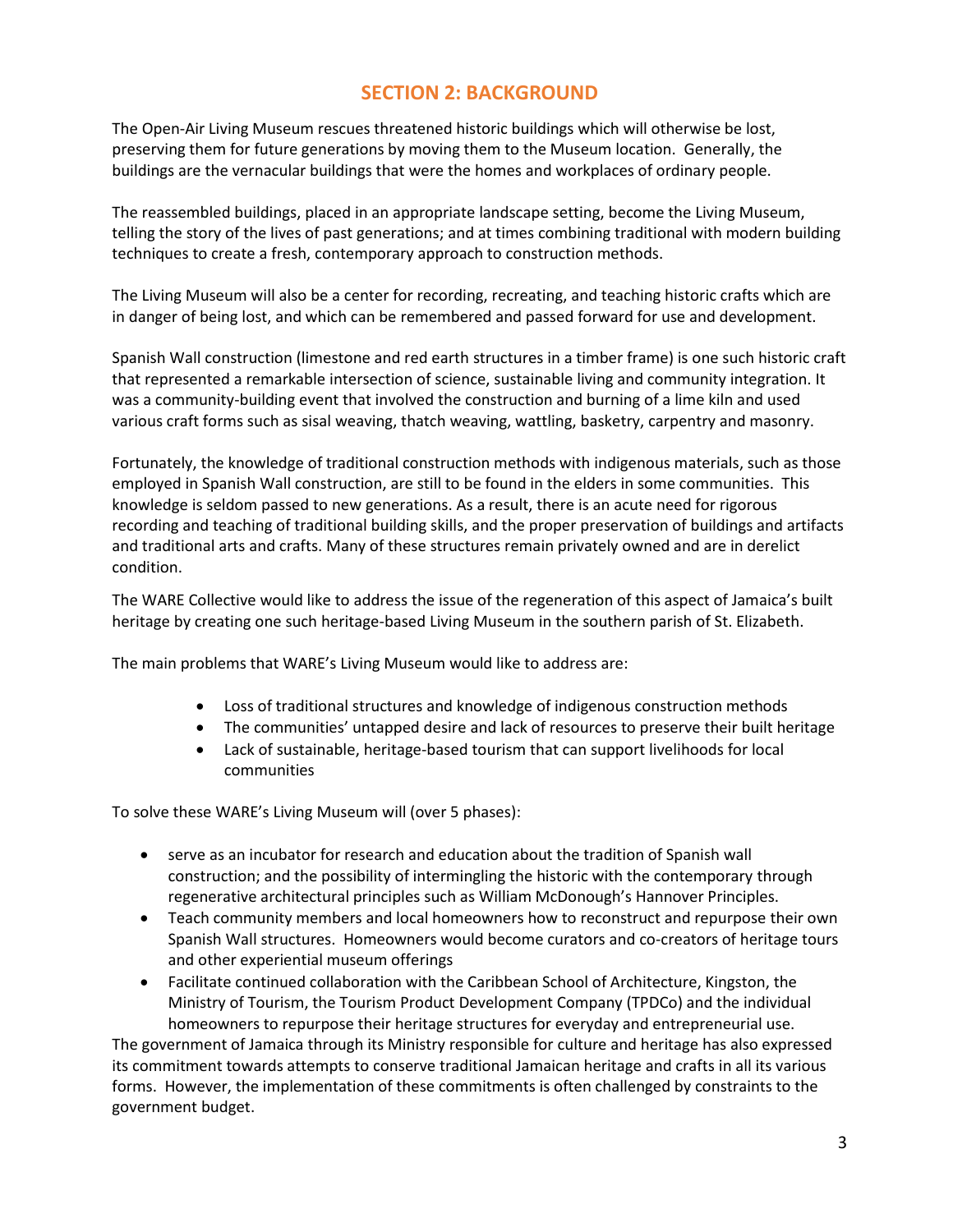## **SECTION 3: SUMMARY OF FIVE IMPLEMENTATION PHASES**

The actualization of the Living Museum is designed to span five phases:

**Phase 1**: Launching of the film "Rockstone and Fire." Establishing an annual Arts and Heritage Summer Camp. Expanding social media campaign. Building enthusiasm, raising funds, identifying revenue sources, forming alliances, developing links with local St. Elizabeth community members, and establishing team infrastructure

**Phase 2**: Acquisition and restoration a site and buildings for a Living Museum of Built Heritage and Crafts. Robust community engagement and recording of existing Spanish Wall structures

**Phase 3**: Opening of the WARE Museum with basic operations; building foot traffic

**Phase 4**: Achievement of economic stability

**Phase 5**: Launching of additional programs

- a. Farm to Table restaurant
- b. Resource Center/Artist Residency within the Living Museum
- c. Children's Education Center within the Living Museum
- d. Building restoration, Repair, Adaptation

|                                           | 2019-2021 | $Jul-22l$ | $Jul-23$ | $Jun-24$ | $Jun-25$ | $Jun-26$ | Jun-27 | <b>Jun-28</b> |
|-------------------------------------------|-----------|-----------|----------|----------|----------|----------|--------|---------------|
| Phase 1: Capacity Building                |           |           |          |          |          |          |        |               |
| Phase 2: Site Acquisition and Restoration |           |           |          |          |          |          |        |               |
| Phase 3: Museum Opening                   |           |           |          |          |          |          |        |               |
| Phase 4: Increasing Foot traffic          |           |           |          |          |          |          |        |               |
| Phase 5: Expanding Programs               |           |           |          |          |          |          |        |               |

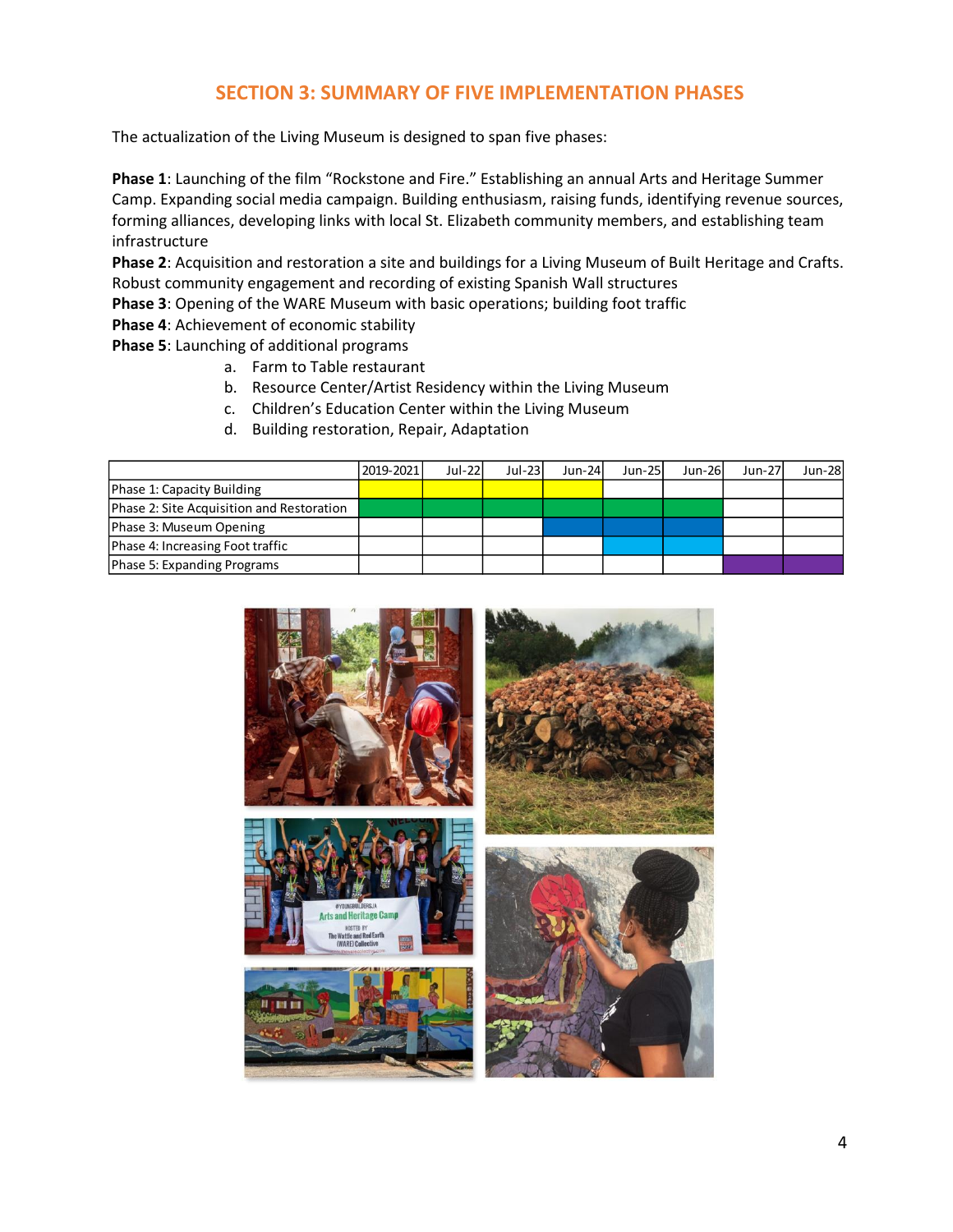# **SECTION 4: DETAILS FOR FIVE IMPLEMENTATION PHASES**

#### **PHASE 1- CAPACITY BUILDING: ESTABLISHING A FOUNDATION FOR SUCCESS**

Community Outreach. Building Alliances

- **March 2019**. International release of the 20-minute documentary, "Rockstone and Fire." The film celebrates St. Elizabeth's Spanish wall structures; documents interviews with a master builder and community members; and records the building and burning of an impressive, traditional lime kiln. (View the preview here: https://vimeo.com/314527753)
- **Summer 2020 and 2021**. Raised funds and hosted 2-week Virtual Arts and Heritage Summer Camps for twenty five 6-11 y/o students from 10 local elementary schools
- **January 2021-Oct. 2021**. Recorded, deconstructed and stored a 120-year-old Spanish Wall house slated for demolition. Ongoing fundraising efforts to rebuild structure on the Living Museum site.
- **August 2021**. Collaboration between a US-based and a St. Elizabeth artist to transform a 22-foot wall from a garbage site to a mixed media mural that displays the elements of the local heritage.
- **October 2021**. Virtual Art Auction. Raised USD 15,000 to help to reconstruct the Spanish Wall house that had been disassembled in January 2021

#### **PHASE 2- PROVIDING SOLUTIONS AND DEMONSTRATING VALUE FOR THE COMMUNITY: SITE ACQUISITION AND RESTORATION**

- 1. Establishing the Museum. Restoration. Fundraising
- 2. Using Tangible Cultural Heritage to Empower the Community

#### **Phase 2.1—Establishing the Museum. Restoration. Fundraising**

The population of southeastern St. Elizabeth is approximately 40,000 people. The region is known as "the breadbasket of Jamaica." Despite the area's agricultural abundance, emphasis on education (15 elementary schools, 5 high schools and one Teacher's college), rich heritage and stunning vistas, the median annual income for residents is JMD 550,000. (USD 3,500, € 3,000). Our community engagement activities have indicated that there is a strong need for employment and the strengthening of livelihoods. Through neglect, lack of knowledge and unrestrained development there is also an ongoing loss of traditional structures and knowledge of traditional building methods.

The Jamaica Tourist Board estimates the area receives 120,000 tourists annually.

To meet these needs and provide solutions **the WARE Living Museum** in its initial operations will:

- Relocate various semi-derelict, partially destroyed and destroyed buildings and rebuild them in one location
- Repair and restore other threatened historic structures in their original location
- Record, research and demonstrate traditional building methods and crafts, and train persons in these building methods and crafts
- Research the use of indigenous materials in modern, sustainable building design
- Provide outreach and research opportunities to the community and students of all levels
- Walking tours of the restored buildings and craft demonstrations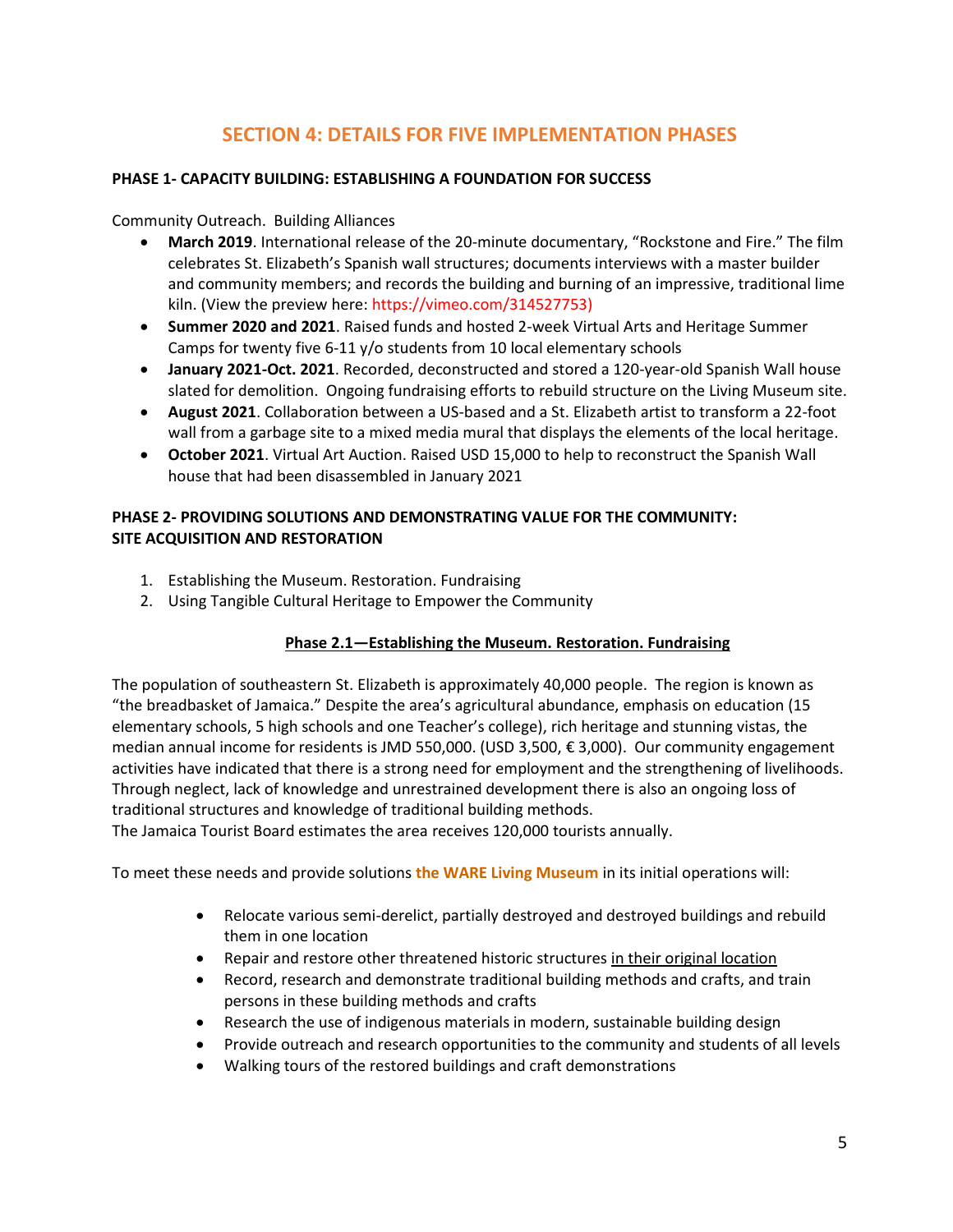The illustration below is a conceptual aerial diagram of the WARE Museum and grounds. The community-based concept of the Living Museum lies outside of this diagram and would be integrated into the individually owned structures in the community.



Concept for Living Museum shown on a potential site

#### **Phase 2.2—Using Tangible Cultural Heritage to Empower the Community**

After establishing the Living Museum, the WARE Collective would like to embark on a program to allow artists and artisans to explore, teach and sell their work in the repurposed, privately owned Spanish Wall structures. Art and craft production are an essential part of community building, recording and representation of a community's history. Thatch weaving and craft production is indigenous the area.

Collaborating with the community to repurpose individually owned Spanish Wall structures as spaces for commerce and local art and craft production would:

- Facilitate the study, research, collection, and preservation traditional crafts such as basketry and culinary skills, within the setting created by these preserved buildings
- Engage members of the community and environs to rejuvenate local indigenous art / craft practices and bring new economic energy to the community.
- Ensure continuity of heritage through teaching craft skills to area youth..

#### **Phases 3**

The opening of the Living Museum is anticipated within a 3-year period beginning with the reconstruction, regeneration and repurposing of Spanish Wall and other traditional structure for education and everyday use.

#### **Phases 4**

The latter implementation phases will be marked by a considerable increase in public awareness of WARE its mission, objectives and the Living Museum. Corporate partnerships will form part of the core financial stability and sustainability of the museum's operations.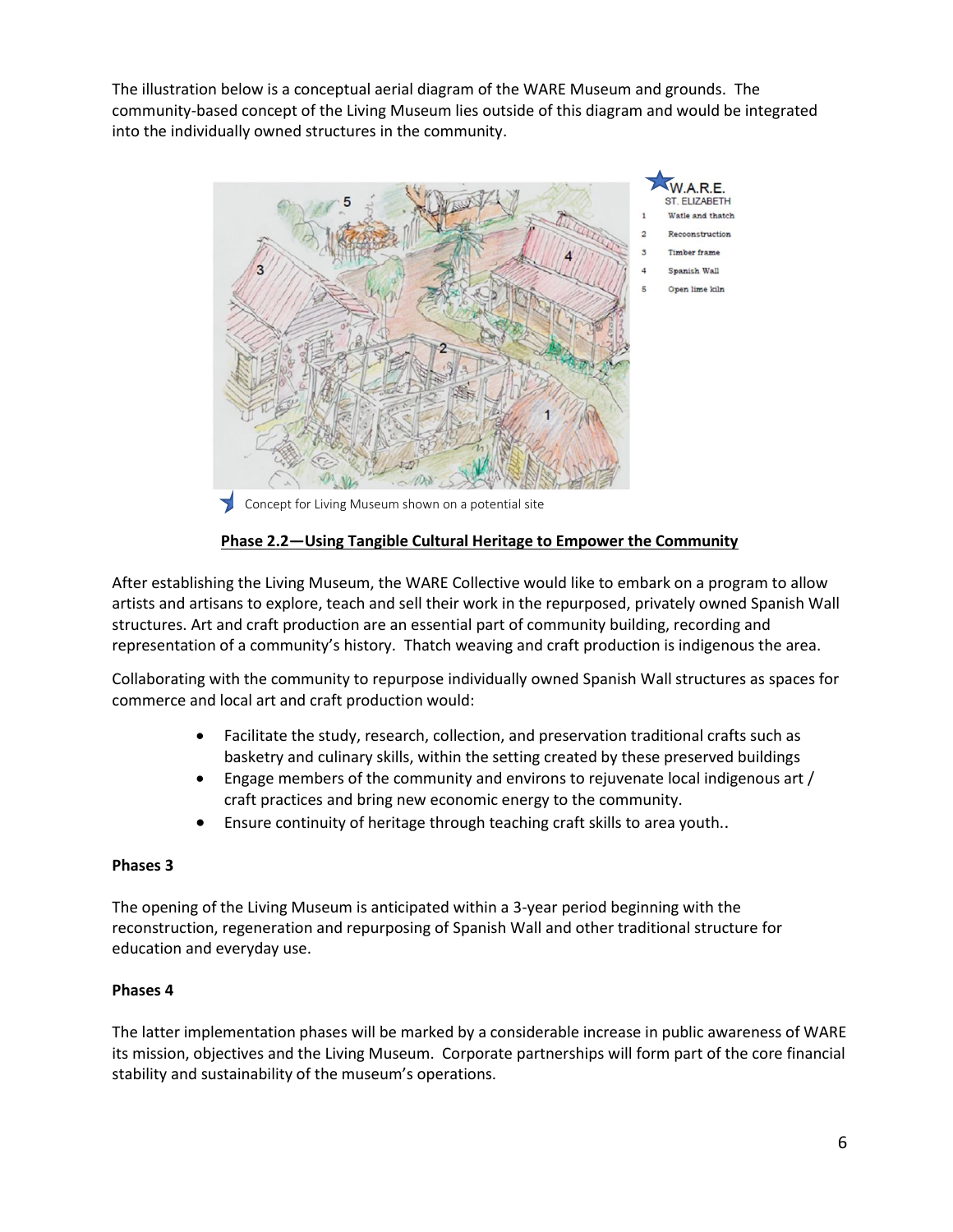#### **Phases 5**

Once the museum is seeing enough visitors for sustainability, it can confidently expand its programming to include a farm to table restaurant, an artist in residence retreat center and an education center. The Living Museum Concept can be replicated in other parts of Jamaica, where there are other traditional methods of sustainable living under threat.

#### **SECTION 5: OPERATING BUDGET AND FINANCIAL ANALYSIS**

Our preliminary analysis indicates the museum will need to see an average of 25 visitors per day, spending approximately \$2000 JM per visitor. Capitalization required to sustain operations until the museum can sustain itself is estimated to be \$JM 121.5 Million (\$789K USD, \$697K EUR) with \$JM 7.4 Million (\$48K USD, \$42K EUR) already invested by the Board of Directors.

| <b>Description of Expenses</b>                                 | <b>Already invested</b> | Year 1-5 (JaD) |
|----------------------------------------------------------------|-------------------------|----------------|
| <b>Phase 1: Capacity Building</b>                              |                         |                |
| Jamaican Film Launch (funds already invested)                  | \$2,485,583             |                |
| <b>International Film Launch</b>                               | \$3,876,000             |                |
| Registration for festival                                      | \$120,000               |                |
| Transportation and transfers                                   | \$816,000               |                |
| Lodging                                                        | \$1,152,000             |                |
| Food                                                           | \$288,000               |                |
| Marketing of the WARE Collective                               | \$240.000               |                |
| Reception for sponsors/donors                                  | \$960,000               |                |
| Registration of WARE as US nonprofit                           | \$300,000               |                |
| Virtual Sumer Camp 2020                                        | \$725,000               |                |
| Virtual Sumer Camp 2021                                        | \$133,300               |                |
| Project coordinator                                            |                         | \$1,440,000    |
| Set up of crowdfunding site                                    |                         | \$240,000      |
| <b>Phase 1 Total</b>                                           | \$7,219,883             | \$1,680,000    |
| <b>Description of Expenses</b>                                 | <b>Already invested</b> | Year 1-5 (JaD) |
| Phase 2: Site Acquisition and Renovation                       |                         |                |
| <b>Deconstruction of Spanish Wall House</b>                    | \$750,000               |                |
| <b>Reconstruction of Spanish Wall House</b>                    |                         | \$7,500,000    |
| <b>Inventory of Historic Structures</b>                        |                         | \$630,000      |
| <b>Museum site acquisition</b>                                 |                         |                |
| Land/Building                                                  |                         | \$13,110,000   |
| Legal and Closing costs                                        |                         | \$960,000      |
| Spanish wall building reconstruction /visitor center gift shop |                         | \$4,000,000    |
| <b>Site restoration</b>                                        |                         |                |
| Basic renovation for use as accommodation                      |                         | \$1,000,000    |
| Clearing and land management                                   |                         | \$1.000.000    |
| <b>New Building Infrastructure</b>                             |                         |                |
| Water tank                                                     |                         | \$2,000,000    |
| Road and paths                                                 |                         | \$3,000,000    |
| Solar installation                                             |                         | \$2,000,000    |
| Art Auction 2021*                                              | $-$ \$2,325,000         |                |
| Virtual Sumer Camp 2022                                        | \$1,400,000             |                |
| <b>Southfield Town Centre Mural</b>                            | \$350,000               |                |
| *profitable fundraiser                                         |                         |                |
| <b>Phase 2 Total</b>                                           | \$175,000               | \$35,200,000   |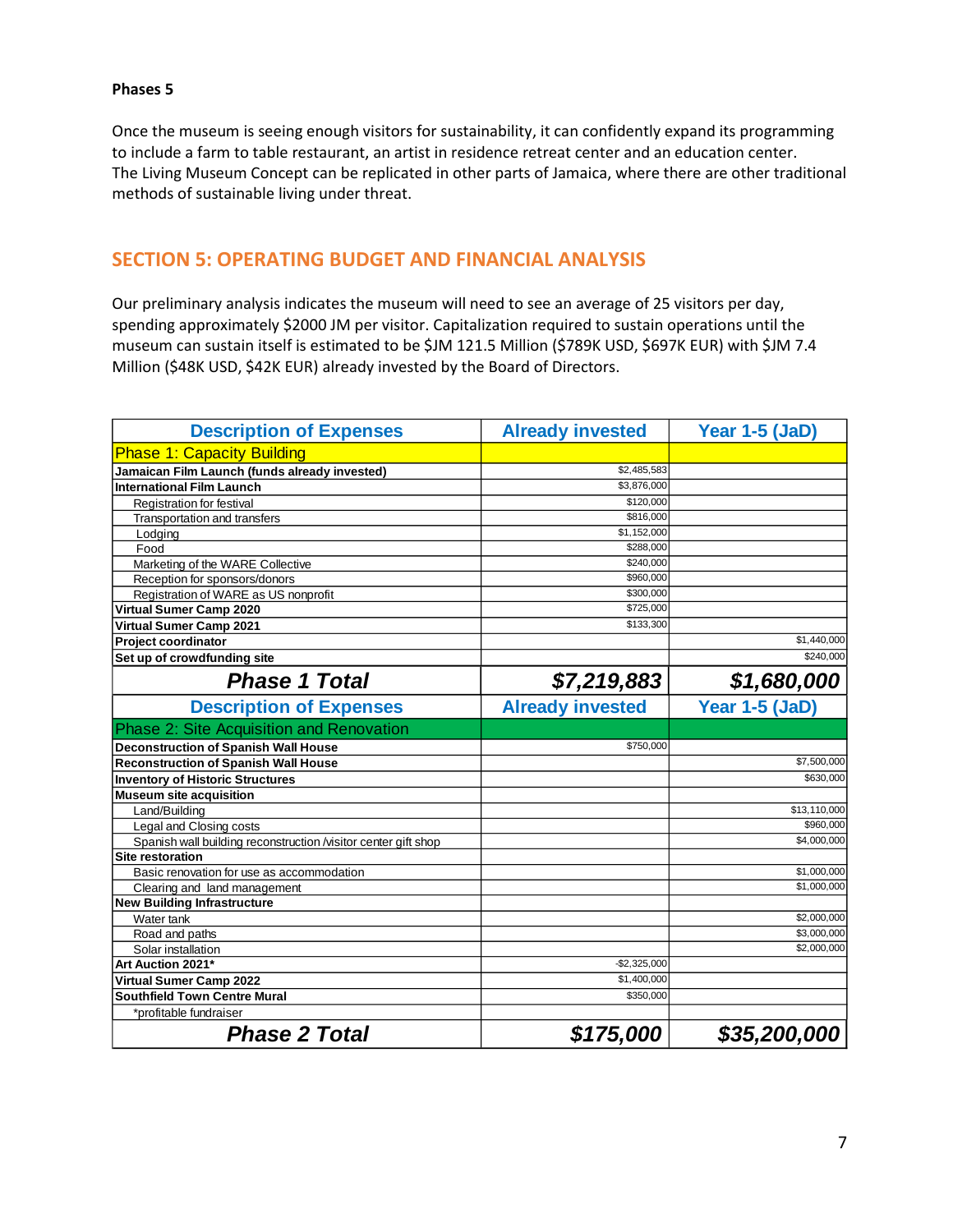| <b>Description of Expenses</b>                       | <b>Already invested</b> | Year 1-5 (JaD)           |
|------------------------------------------------------|-------------------------|--------------------------|
| Phase 3: Museum Opening                              |                         |                          |
| <b>Museum</b>                                        |                         |                          |
| Launch Party/Event                                   |                         | \$1,200,000              |
| General Manager                                      |                         | \$2,340,000              |
| Insurance                                            |                         | \$1,100,000              |
| AV Equipment/computer                                |                         | \$350,000                |
| seating etc                                          |                         | \$100,000                |
| Interpretive panels inc design                       |                         | \$3,200,000              |
| Website and social media                             |                         | \$150,000                |
| Lime kiln                                            |                         | \$200,000                |
| Shop equipment                                       |                         | \$220,000                |
| <b>Utilities</b>                                     |                         | \$660,000                |
| property tax etc                                     |                         | \$75,000                 |
| <b>Phase 3 Total</b>                                 | \$0                     | \$9,595,000              |
| <b>Description of Expenses</b>                       | <b>Already invested</b> | Year 1-5 (JaD)           |
| <b>Phase 4: Building Foot Traffic</b>                |                         |                          |
| <b>Museum Staff</b>                                  |                         |                          |
| General Manager                                      |                         | \$2,340,000              |
| Site manager                                         |                         | \$1,560,000              |
| Receptionist/coffee shop                             |                         | \$780,000                |
| Food prep                                            |                         | \$780,000                |
| Tour guide                                           |                         | \$650,000                |
| Front security                                       |                         | \$520,000                |
| Ticket person                                        |                         | \$520,000                |
| Gardener/groundsperson                               |                         | \$520,000                |
| Payroll Tax and Benefits (20%)                       |                         | \$1,534,000              |
| <b>Other Expenditures</b>                            |                         |                          |
| Farm                                                 |                         | \$950,000<br>\$1,200,000 |
| Maintenance, Taxes, Utilities                        |                         | \$1,200,000              |
| Supplies                                             |                         | \$1,200,000              |
| Kitchen inventory<br>Marketing and Advertising       |                         | \$100,000                |
| Furniture beds/office etc                            |                         | \$100,000                |
| Transportation                                       |                         | \$360,000                |
| <b>Phase 4 Total</b>                                 | \$0                     | \$14,314,000             |
|                                                      |                         |                          |
| <b>Description of Expenses</b>                       | <b>Already invested</b> | Year 1-5 (JaD)           |
| Phase 5: Expanding Programs                          |                         |                          |
| <b>New and Relocated Buildings</b>                   |                         |                          |
| Dismantle, transport and re-erect historic buildings |                         | \$20,000,000             |
| Work to existing farmstead                           |                         | \$1,000,000              |
| Guest accommodation                                  |                         | \$13,000,000             |
| Restaurant and Bar                                   |                         | \$13,000,000             |
| Meeting and teaching space                           |                         | \$8,000,000              |
| <b>Phase 5 Total</b>                                 | \$0                     | \$55,000,000             |

# **SECTION 7: THE WARE COLLECTIVE AND CLOSING THOUGHTS**

The WARE Collective is comprised of an international group of directors. This includes: two architects, a goldsmith/artist, a medical doctor, an applied linguist and educator and a business consultant. Our executive officer is a community development practitioner.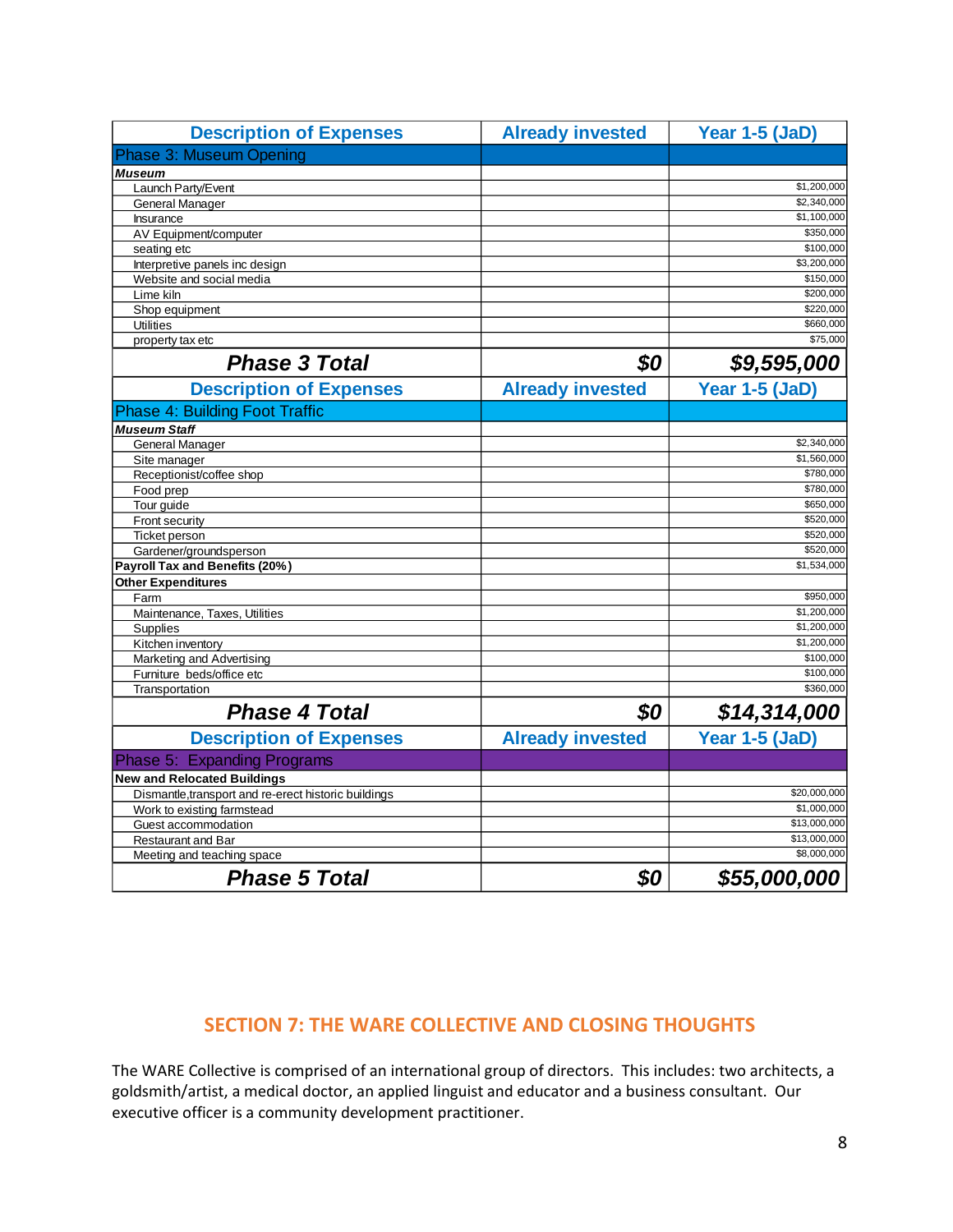







**Carol Campbell** (Kingson, Jamaica) is an award-winning Jewellery Designer / Goldsmith with over 40 years' experience in the field. She is a graduate of The Alberta College of Art and Design in Canada. Her talents have been employed in the fields of Fashion, Film, Museum reproductions, Arts Management, and Education, locally and overseas. A champion of cultural development through the arts, she is active in several organizations that support artists' development. She currently maintains a private design studio where she mentors graduates of the Jewellery Department @ the Edna Manley College for the Visual and Performing Arts, where she was a Senior Lecturer for 15 years.

**Courtney C. Coke, MD** (Oak Park, IL, USA) is the Medical Director of Radiation Oncology at Advocate Sherman Hospital in Elgin, IL. Dr. Coke spent his formative years in Clarendon, Jamaica where he was raised by his grandparents. He obtained a B.S. his Doctorate in Medicine at Washington University, St. Louis, MO. Dr. Coke completed his residency in Radiation Oncology at McGill University, Montreal, Canada. Dr. Coke also has a home and family in Potsdam, St. Elizabeth and is deeply entrenched in the community. He recently lead a team of US physicians to hold a 3 day oncology clinic where over 175 patients were seen and treated free of cost. He resides in the Chicago area with his wife and daughters.

**Peter Francis** (Kingston, Jamaica) is a UK trained Architect with many years of work experience in Jamaica and the Caribbean, as well as in the United Kingdom in single and multi-family housing, building refurbishment, historic restoration and preservation, and conservation planning. Since 2006 has been a partner with Ann Hodges and Oniel Johnson at Kinston10 Architects, Kingston, Jamaica, working on a range of residential, conservation and resort projects.

**Ann Hodges**, (Kingston, Jamaica) is a fellow of the Jamaican Institute of Architects and a partner in Kingston 10 Architects with a portfolio of Resort, Residential, Educational and Community based architectural and planning projects. The practice works for sustainability in all aspects of design recognizing the value of vernacular solutions as well as the potential of modern materials and systems. She is a recipient of the Governor General's Award for Architecture and JIA award of Merit.